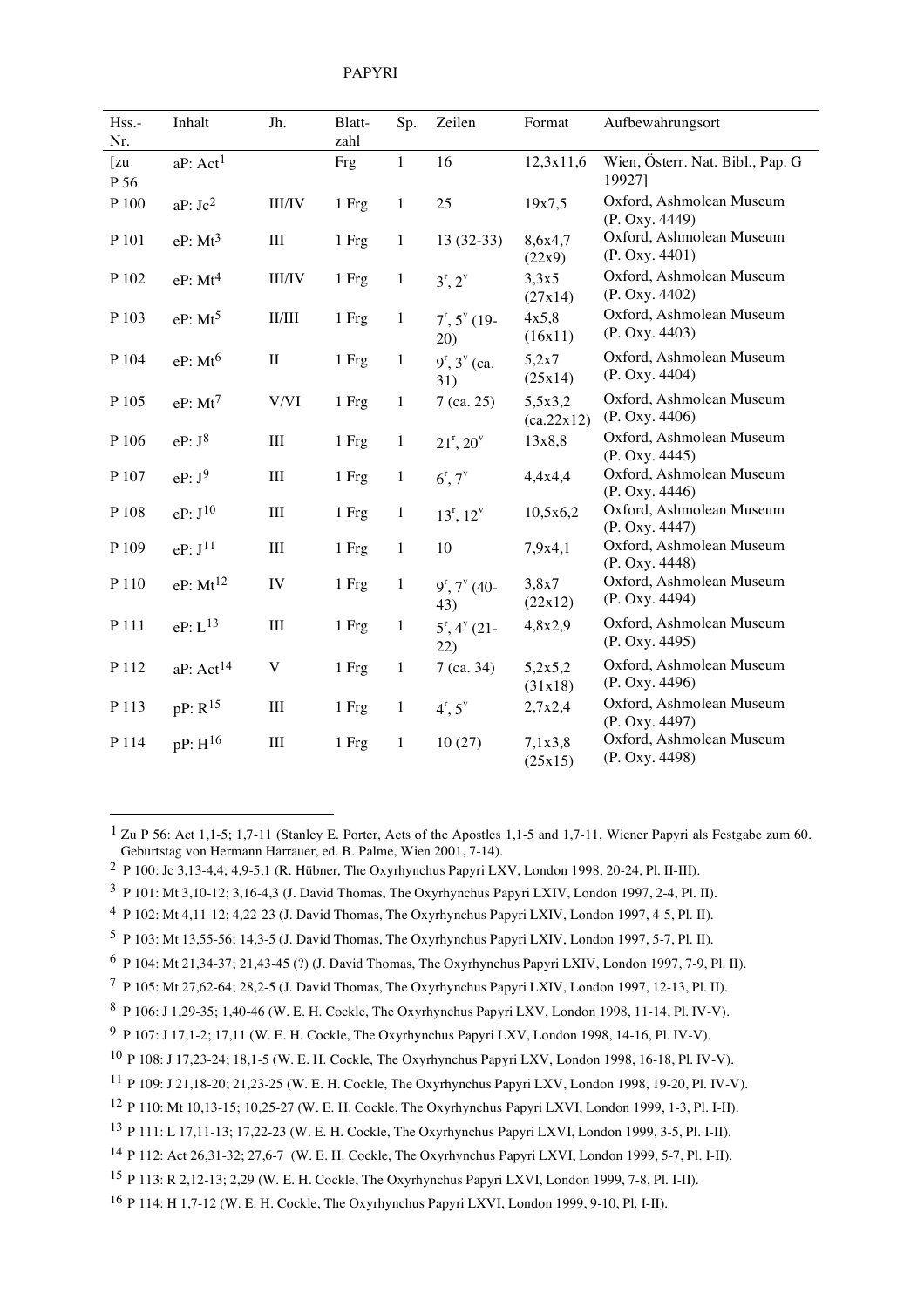| $H$ ss.-<br>Nr. | Inhalt           | Jh.           | Blatt-<br>zahl    | Sp. | Zeilen    | Format    | Aufbewahrungsort                                          |
|-----------------|------------------|---------------|-------------------|-----|-----------|-----------|-----------------------------------------------------------|
| P 115           | $rP: Ap + ^{17}$ | <b>III/IV</b> | Frg               |     | $(33-36)$ | (22x14,5) | Oxford, Ashmolean Museum<br>(P. Oxy. 4499)                |
| P 116           | $pP: H^{18}$     | VI/ VII       | Frg               |     |           | 5,2x3,3   | Wien, Österr. Nat. Bibl., Pap. G<br>42417                 |
| P 117           | $pP: 2K^{19}$    | IV/V          | Frg               |     | -11       | 15x11     | Hamburg, Staats- u. Univ. Bibl.,<br>P. Hamb. Inv. NS 1002 |
| P 118           | $pP: R^{20}$     |               | $(4 \text{ Frg})$ | 2   | $(23-24)$ | (29x26)   | Köln, Univ., Seminar für<br>Ägyptologie, Inv. Nr. 10311   |

<sup>17</sup> P 115: Ap 2,1-3.13-15.27-29; 3,10-12; 5,8-9; 6,4-6; 8,3-8.11-9,5.7-16.18-10,4. 8; 11,5.8-15.18-12,6.9-10.12-17; 13,1-3.6- 12.13-16.17-14,3.5-7.10-11.14-16.18-15,1.5-7 (J. Chapa, The Oxyrhynchus Papyri LXVI, London 1999, 10-35, Pl. III-XII); D. C. Parker, A new Oxyrhynchus Papyrus of Revelation: P 115 <P. Oxy. 4499>, NTS 46, 159-174).

<sup>18</sup> P 116: H 2,9-11; 3,3-6 (A. Papathomas, A new testimony to the Letter to the Hebrews, Journal of Greco-Roman Christianity and Judaism 1, 2000, 18-23 [http://divinity.mcmaster.ca/pages/jgrchj/index.html]).

<sup>19</sup> P 117: 2K 7,6-8; 7,9-11 (M. Salvo, Un nuovo frammento della seconda lettera di Paolo ai Corinzi, Analecta papyrologica 13, 2001, 19-21).

<sup>20</sup> P 118: R 15, 26–27.32–33; 16, 1.4–7.11–12 (G. Schenke, Kölner Papyri 10, 2003, 33-37).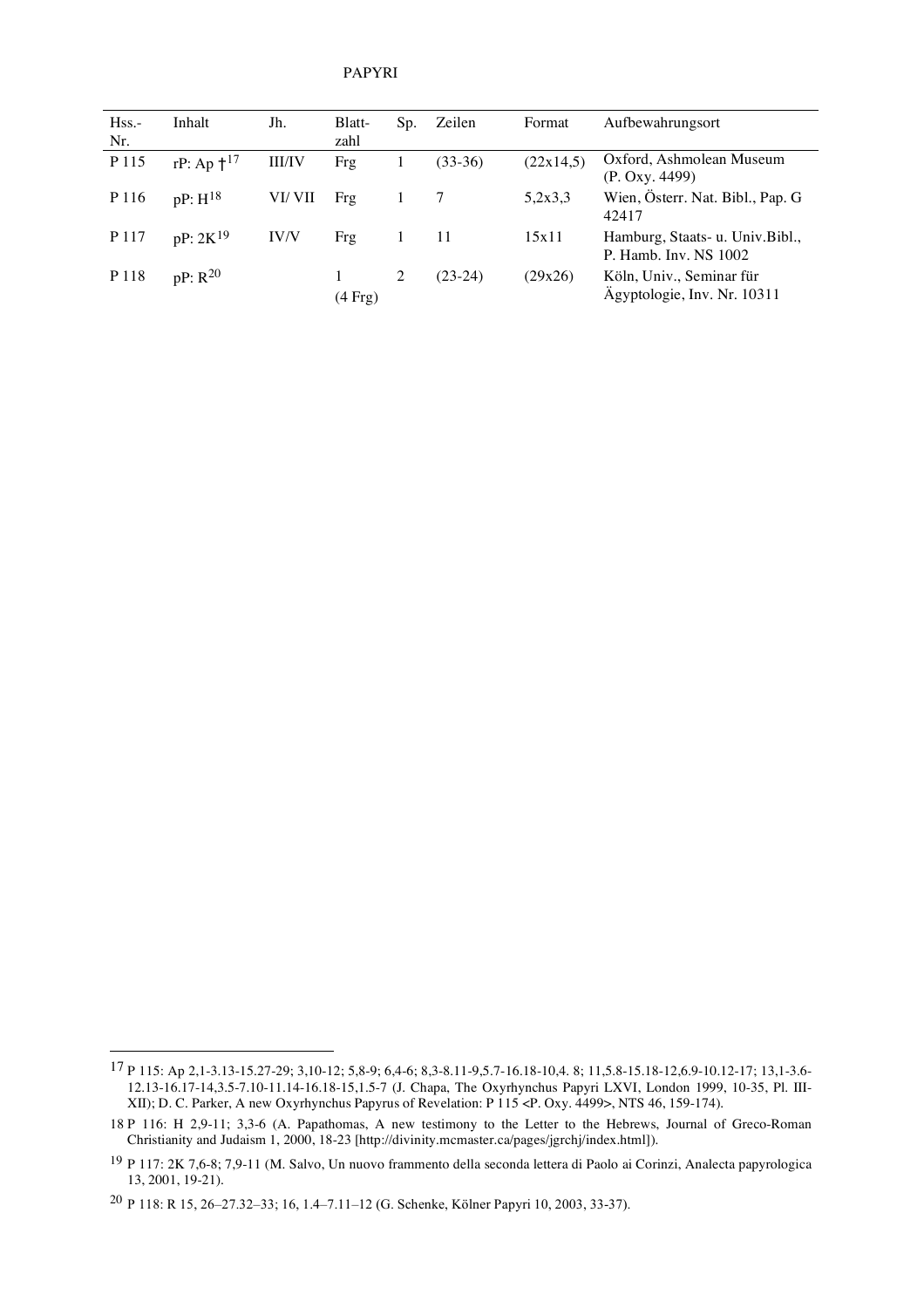| $Hss. -$<br>Nr. | Inhalt                          | Jh.           | Beschr<br>stoff   | Blatt-<br>zahl         | Sp.          | Zeilen         | Format               | Aufbewahrungsort                                    |
|-----------------|---------------------------------|---------------|-------------------|------------------------|--------------|----------------|----------------------|-----------------------------------------------------|
| 0307            | $eP$ :<br>$M$ t $McL21$         | <b>VII</b>    | Pg<br>(Pal)       | $\tau$                 | 2            | 22             | Ca.<br>28x22         | Città del Vaticano, Vat. gr.<br>2061                |
| 0308            | rP:Ap <sup>22</sup>             | IV            | Pg                | 1 Frg                  | 1            | 11(14)         | 5,9x4,8<br>(8x8)     | Oxford, Ashmolean Museum<br>(P. Oxy. 4500)          |
| 0309            | $eP: J^{23}$                    | VI            |                   | 1 Frg                  | 1            | 6(27)          | $3x6$ (ca.<br>18x13) | Köln, Inst. f. Altertumskunde,<br>P. Köln, Inv. 806 |
| 0310            | $pP: Tt^{24}$ (g-<br>$\bf k$ )  | $\mbox{VI}$ ? | Pg                | 1 Frg                  | 2            | 25             | ?                    | Cambridge, Univ. Libr. Ms.<br>Or. 161699 $\Pi X$    |
| 0311            | pP: R <sup>25</sup>             | VIII-<br>IX   | Pg                | 1<br>$(8 \text{ Frg})$ | 2            | (23)           | (25x22)              | Cambridge, De Hamel Coll.<br><b>Gk. MS 1</b>        |
| 0312            | $eP: L^{26}$                    | <b>III-IV</b> | Pg                | 1 Frg                  | 2            | (27)           | (12x10)              | Cambridge, De Hamel Coll.<br>Gk. MS 2               |
| 0313            | eP: $Mc^{27}$                   | V             | Pg                | 1 Frg                  | -1           | 2              | 10x2                 | Cambridge, De Hamel Coll.<br>Gk. MS 1               |
| 0314            | $eP: J^{28}$                    | VI            | Pg                | 1 Frg                  | $\mathbf{1}$ | $\overline{2}$ | 10x2                 | Cambridge, De Hamel Coll.<br>Gk. MS 4               |
| 0315            | eP: Mc <sup>29</sup>            | $IV-V$        | Pg                | 1 Frg                  | 2            | (32)           | (29x)<br>$20-22$     | Cambridge, De Hamel Coll.<br><b>Gk. MS 5</b>        |
| 0316            | $aP:Jd^{30}$<br>$(g-k)$         | ca. VII       | Pg                | 1 Frg                  | 2            | $(23-24)$      | (27x21)              | New York, Pierpont Morgan<br>Libr., M 597 f. II     |
| 0317            | eP: $Mc^{31}$                   | VII(?)        | Pg                | 1 Frg                  | 1            | 11             | ca.<br>10,1x8        | Cambridge, Univ. Libr. Mss.<br>Or. 1700             |
| 0318            | eP: Mc <sup>32</sup><br>$(g-k)$ |               | $VI/VIII$ Pg(Pal) | (18)                   | 2            | (27)           | (25x22)              | New York, Pierpont Morgan<br>Libr., M 661           |

- 21 0307: Mt 11,21-12,4; Mc 11,29-12,21; L 9,39-10,5; 22,18-47.
- 22 0308: Ap 11,15-16; 11,17-18.
- 23 0309: J 20,22-24; 20,28-30.
- 24 0310: Tt 2,15-3,6; 3,6-7.
- 25 0311: R 8,1-13.

- 26 0312: L 5,23-24.30-31; 7,9.17-18.
- 27 0313: Mc 4,9.15.
- 28 0314: J 5,43.
- 29 0315: Mc 2,9.21.25; 3,1-2.
- 30 0316: Jd 18-25.
- 31 0317: Mc 14,52-53.61-62.
- <sup>32</sup> 0318: Mc 9,2-14,32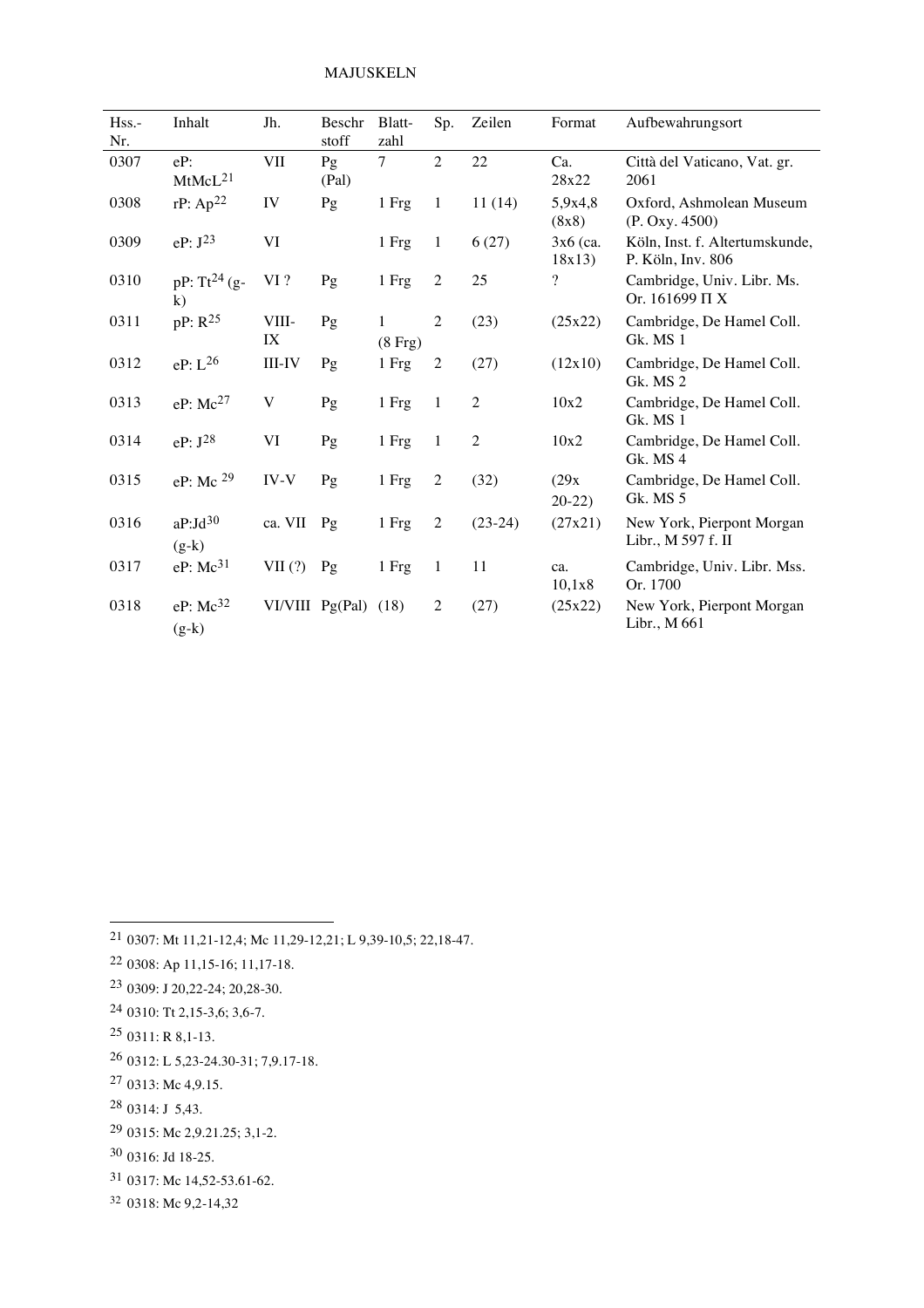| Hss.-<br>Nr. | Inhalt        | Jh.                         | Beschr<br>stoff        | Blatt-<br>zahl | Sp.              | Zeilen           | Format             | Aufbewahrungsort                                                             |
|--------------|---------------|-----------------------------|------------------------|----------------|------------------|------------------|--------------------|------------------------------------------------------------------------------|
| 2857         | e             | 1272                        | Pg                     | 305            | $\mathbf{1}$     | 19-20            | 9,6x7,7            | Moskau, Kreml-Museum,<br>11968 oxr. 10567 op.                                |
| 2858         | eP: $Mt^{33}$ | XII                         | Pg                     | $\overline{c}$ | $\mathbf{1}$     | 19-22            | $\overline{\cdot}$ | Moskau, Puschkin-Museum,<br>Samml. Golenischtschev, N<br>4790                |
| 2859         | $eP: L^{34}$  | XIII                        | Pg                     | 6              | 1                | 24               | 26,1x 18,4         | Moskau, Puschkin-Museum,<br>Samml. Golenischtschev, N<br>4792                |
| 2860         | e             | XI                          | Pg                     | 196            | $\overline{2}$   | 24               | 16x11,5            | Orlando / FL, The<br>Scriptorium, VK MS 901                                  |
| 2861         | $\mathbf e$   | ca. 1300 Pg                 |                        | 315            | $\mathbf{1}$     | 24               | 17,9x14            | Durham, Duke Univ. Libr.,<br>Gr. 64                                          |
| 2862         | $\mathbf e$   | 1150-74 Pg                  |                        | 176            | $\mathbf{1}$     | 24-25            | 21x16,6            | Durham, Duke Univ. Libr.,<br>Gr. 84                                          |
| 2863         | e             | XII                         | Pg                     | 262            | $\mathbf{1}$     | 35-38            | 19,1x14,6          | Cambridge/ Mass., Harvard<br>Coll. Libr., fMS Typ. 294<br>$(fol. 1 - 262)$   |
| 2864         | $\bf r$       | XI/XII                      | Pg                     | 35             | 1                | 29               | 19,1x14,6          | Cambridge/ Mass., Harvard<br>Coll. Libr., fMS Typ. 294<br>$(fol. 263 - 297)$ |
| 2865         | ap            | XII fol.<br>217-219:<br>XIV | Pg                     | 219            | $\mathbf{1}$     | 26               | 26x18              | Cambridge/ Mass., Harvard<br>Coll. Libr., fMS Typ. 491                       |
| 2866         | eap           | ca. 1300                    | Pg                     | 340            | $\mathbf{1}$     | 33               | 21x14              | Oslo/London, The Schøyen<br>Collection, MS 2932                              |
| 2867         | eP: $J^{35}$  | XIV                         | Pg                     | 8              | $\overline{c}$   | 20               | 29,2x23,3          | Paris, Bibl. Nat., Gr. 194A,<br>fol. 2-9 (fol. 11-315: 303)                  |
| 2868         | ${\bf e}$     | XIII                        | Pg                     | 276            | $\boldsymbol{?}$ | $\boldsymbol{?}$ | 16,5x11            | Bukarest, Rumän. Akad.,<br>1543                                              |
| 2869         | e             | XI                          | $\mathbf{P}\mathbf{g}$ | 234            | $\mathbf{1}$     | $22 - 46$        | 30,9,23,8          | Athos, Vatopediu,<br>Skevophylakion, 1                                       |
| 2870         | e             | 1090                        | Pg                     | 192            | $\mathbf{1}$     | 22               | 11,8x8,5           | Athos, Vatopediu,<br>Skevophylakion, 2                                       |
| 2871         | e             | XII                         | Pg                     | 127            | $\mathbf{1}$     | 33               | 23,5x16,2          | Athos, Vatopediu,<br>Skevophylakion, 9                                       |
| 2872         | e             | XI/XII                      | Pg                     | 234            | $\mathbf{1}$     | $22 - 23$        | 22,9x16,6          | Athos, Vatopediu,<br>Skevophylakion, 10                                      |
| 2873         | ${\bf e}$     | 1280/81                     | Pg                     | 201            | $\mathbf{1}$     | 26               | 17,1x11,6          | Athos, Vatopediu,<br>Skevophylakion, 11                                      |
| 2874         | eap           | 1305/06                     | Pg                     | 338            | $\mathbf{1}$     | 28               | 24,5x19,1          | Athos, Vatopediu,<br>Skevophylakion, 13                                      |
| 2875         | ${\bf e}$     | 1314/15                     | Pg                     | 368            | $\mathbf{1}$     | 21               | 20,7x15,5          | Athos, Vatopediu,<br>Skevophylakion, 14                                      |
| 2876         | e             | XIV                         | Pg                     | 183            | $\mathbf{1}$     | 29               | 15,3x11,5          | Athos, Vatopediu,<br>Skevophylakion, 15                                      |
| 2877         | $\rm e$       | XIV                         | Pg                     | 390            | $\mathbf{1}$     | $16 - 18$        | 27,2x19,6          | Athos, Vatopediu,<br>Skevophylakion, 17                                      |
| 2878         | eP: $L^{36}$  | XII                         | Pg                     | $\mathbf{1}$   | $\overline{2}$   | 25               | ca. 32x25          | Portland/Oregon, Donald<br>Brake, Multnomah Bibl. Sem.                       |

<sup>33</sup> 2858: Mt 5,33-6,1; 9,2-15.

34 2859: L 20,1-22,8.

- 35 2867: J 1,1-3,29.
- 36 2878: L 23,7-25.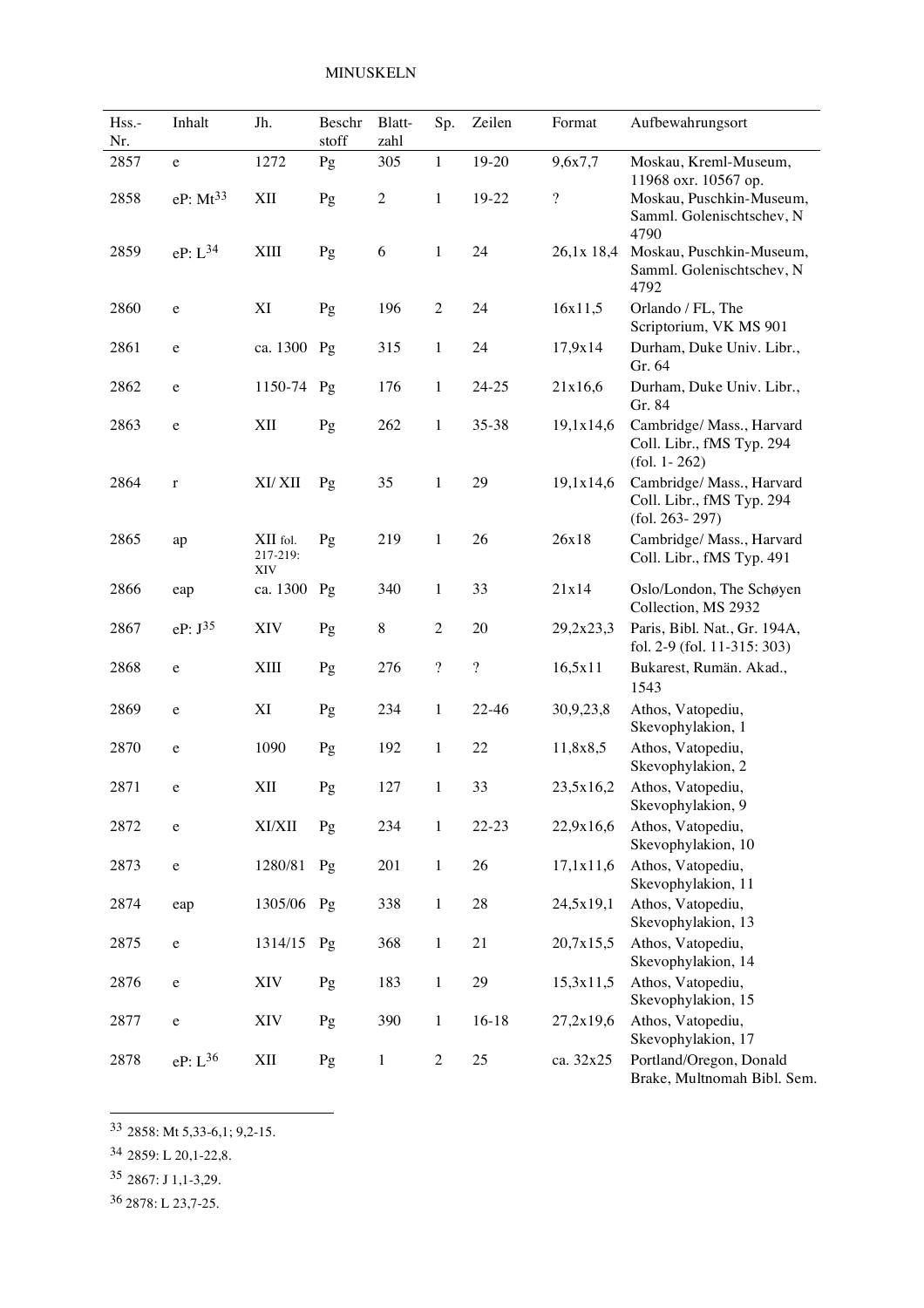## MINUSKELN

| $H$ ss.- | Inhalt              | Jh.         | Beschr- Blatt- |      | Sp. | Zeilen  | Format    | Aufbewahrungsort                                      |
|----------|---------------------|-------------|----------------|------|-----|---------|-----------|-------------------------------------------------------|
| Nr.      |                     |             | stoff          | zahl |     |         |           |                                                       |
| 2879     | eK                  | XII         | Pg             | 334  |     | $36-48$ |           | $29,5x21,5$ Oxford, Corpus Christi<br>College, Gr. 30 |
| 2880     | eP: L <sup>37</sup> | <b>XIII</b> | Pg             | 115  |     | 20      | 27,3x20,2 | Zypern, Paphos, Neophytou,<br><b>MS</b> 11            |

<sup>37</sup> 2880: L 6,35-J 11,3.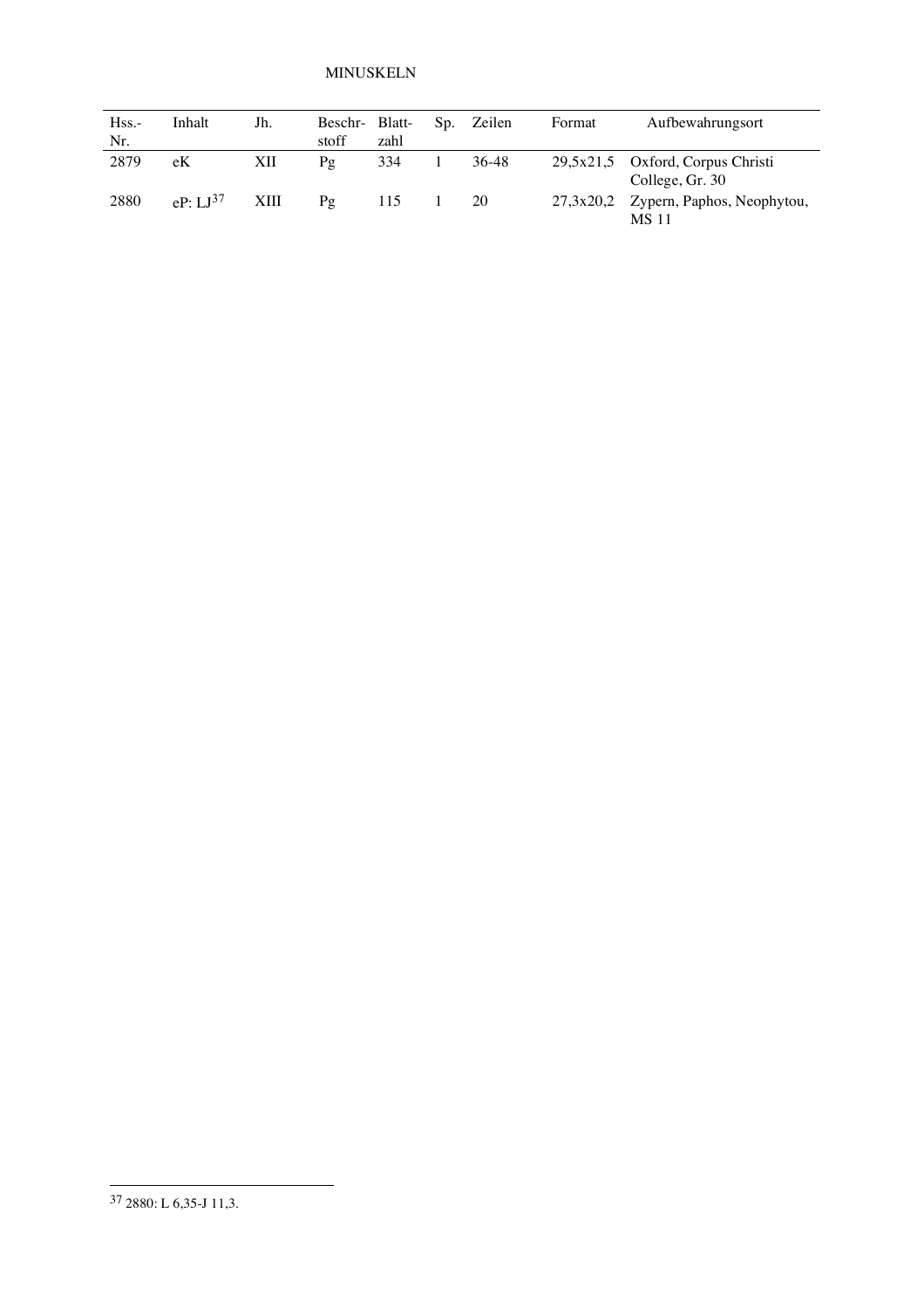| Hss.-<br>Nr. | Inhalt               | Jh.                          | Beschr-<br>stoff | Blatt-<br>zahl | Sp.            | Zeilen    | Format             | Aufbewahrungsort                                                                 |
|--------------|----------------------|------------------------------|------------------|----------------|----------------|-----------|--------------------|----------------------------------------------------------------------------------|
| 12404        | le                   | XI/XII<br>$+XIV$             | Pg/Pap           | $277+$<br>49   | $\overline{2}$ | 23        | 32,8x25,5          | Oslo/London, The Schøyen<br>Collection, MS 1982                                  |
| 12405        | $l\,\mathrm{P}^{38}$ | XII/<br>XIII                 | Pg               | 1              | $\overline{2}$ | 24        | 27,5x19,5          | Oslo/London, The Schøyen<br>Collection, MS 1979/4                                |
| 12406        | lP <sup>39</sup>     | XIII/<br>XIV                 | Pg               | $\mathbf{2}$   | $\overline{2}$ | 27        | 25,6x17,5          | Oslo/London, The Schøyen<br>Collection, MS 1979/5                                |
| 12407        | $lP^{40}$            | <b>XIII</b>                  | Pg               | $\overline{4}$ | $\overline{2}$ | 27        | 29,4x22,3          | Madrid, Bibl. Nac., 4729,<br>Cod. 178, fol. 1-2; 363-364                         |
| 12408        | lesk                 | <b>XIII</b>                  | Pg               | 324            | $\overline{2}$ | 25        | 33,4x26,5          | Madrid, Bibl. Nac., VITR.<br>26-4, Cod. 348                                      |
| 12409        | lP <sup>41</sup>     | XI                           | Pg               | $\mathbf{2}$   | $\mathbf{2}$   | 27        | 20,8x13            | Wien, Österr. Nat. Bibl.,<br>Theol. Gr. 211, fol. IV 291                         |
| 12410        | lP <sup>42</sup>     | $\boldsymbol{\mathrm{X}}$    | Pg               | 3              | $\overline{2}$ | 18        | 21x15              | Wien, Österr. Nat. Bibl.,<br>Theol. Gr. 268, fol. II. 1.2                        |
| 12411        | lP                   | XII                          | Pg               | $\mathbf{1}$   | $\overline{2}$ | 23        | 21,9x14,2          | Durham, Duke Univ. Libr.,<br>Gr. 89                                              |
| 12412        | l                    | $\bold{XII}/$<br><b>XIII</b> | Pg               | 276            | $\overline{2}$ | 20        | 27,8x21,8          | Durham, Duke Univ. Libr.,<br>Gr. 92                                              |
| 12413        | $U-l$ $P43$          | ca.<br>1000                  | Pg               | $\overline{2}$ | $\overline{2}$ | 24        | 30,1x22,8          | Oslo/London, The Schøyen<br>Collection, MS 2858                                  |
| 12414        | lesk                 | XII                          | Pg               | 132            | $\overline{2}$ | $25 - 28$ | $\overline{\cdot}$ | (zuletzt: London, Christies)                                                     |
| 12415        | lP44                 | XII                          | Pg               | $\overline{c}$ | $\overline{2}$ | 25        | 39,9x23,6          | Boston Univ., School of<br>Theology Libr., s.n., fol. 84                         |
|              |                      |                              |                  |                |                |           |                    | Oslo / London, The Schøyen<br>Collection, MS 2933, fol. 105                      |
| 12416        | $l$ sk <sup>45</sup> | XI                           | Pap              | 24             | $\overline{2}$ | 19        | 29,5x21            | San Marco d'Alunzio / Messi-<br>na, Cod. Haluntinus, gr. 1                       |
| 12417        | lP46                 | X/XI                         | Pg               | 3              | 2              | 23        | 34,5x24,5          | Iraklion/Kreta, Hist. Mus.,<br>s.n.                                              |
| 12418        | $l^{\rm a}$          | 1330                         | Pap              | 39             | $\mathbf{1}$   | 20        | 16x11              | Sofia, 'Ivan Dujcev' Research<br>Centre, 193, fol. 335-373 (fol.<br>$1-334:2249$ |
| 12419        | $lP^{47}$            | XII                          | Pg               | 3              | $\mathbf{2}$   | $12+$     | 14,5x11,3          | Athos, Esphigmenu 31,<br>fol. 289-291<br>(fol, 1-288: 985                        |
| 12420        | lP48                 | XII                          | Pg               | 1              | 2              | 25        | 25,5x17,3          | Athos, Paulu 5, fol. 148-149<br>$(fol. 1-147: 1096)$                             |

<sup>38</sup> *l* 2405: aus μεγ. ε'.

 $39$  *l* 2406: aus δ' της δ' bis ε' της δ'.

 $40$  *l* 2407: aus γ' της ς' bis σαβ. της ς'.

<sup>&</sup>lt;sup>41</sup> *l* 2409: aus ς' bis σαβ. ε' J.

<sup>&</sup>lt;sup>42</sup> *l* 2410: aus ε' της ς' bis ς' της ζ' u. 12./13. σαβ. κυρ. L.

<sup>43</sup> *l* 2413: 14. Sept. (J 19,13-31).

<sup>&</sup>lt;sup>44</sup> *l* 2415: aus ς' της δ' L u. σαβ. της δ' L.

<sup>45</sup> *l* 2416: E. Gamillscheg, Ein Konstantinopolitaner Lektionarfragment aus dem 11. Jh., in: Archivio storico messinese 65 (1993) 5-14.

<sup>46</sup> *l* 2417: aus ewq.

<sup>&</sup>lt;sup>47</sup> *l* 2419: aus νηστ.

<sup>&</sup>lt;sup>48</sup> *l* 2420: aus σαβ. ιγ'-ιδ' Mt.